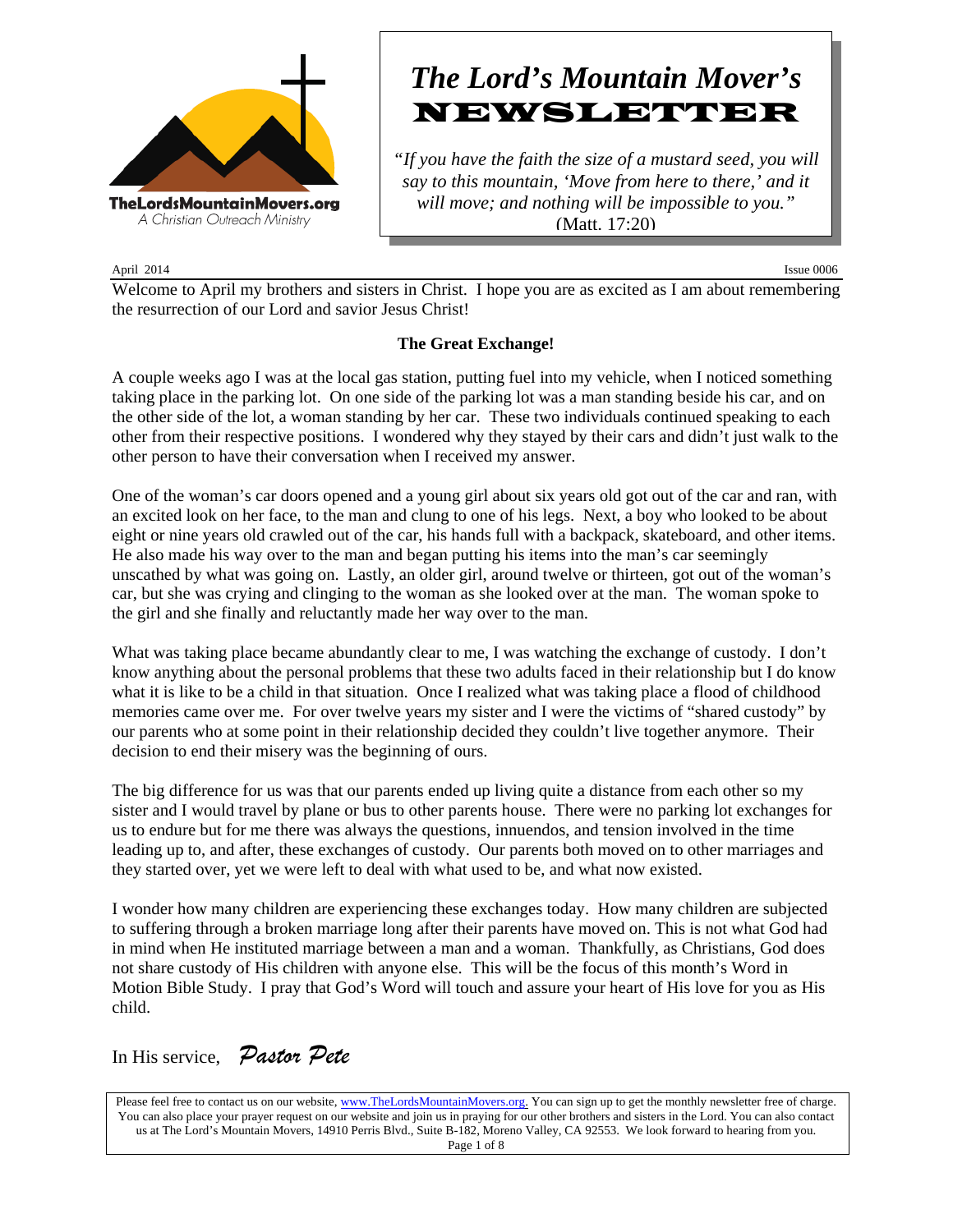

# THE WORD IN MOTION message

## **God's Great Exchange**

All of humankind has God as their father in the sense that He has created all things, including humans. However, there is a special relationship that only believers have with God as their Father. In Romans 8:15, the Apostle Paul writes,

*"For you have not received a spirit of slavery leading to fear again, but you have received a spirit of adoption as sons by which we cry out, "Abba! Father!"*

And again in Galatians 4:4-7, he writes,

*"But when the fullness of the time came, God sent forth His Son, born of a woman, born under the Law, so that He might redeem those who were under the Law, that we might receive the adoption as sons. Because you are sons, God has sent forth the Spirit of His Son into our hearts, crying, 'Abba! Father!' Therefore you are no longer a slave, but a son; and if a son, then an heir through God."*

Lastly, in Ephesians 1:5, Paul writes,

*"He predestined us to adoption as sons through Jesus Christ to Himself, according to the kind intention of His will."*

All three of these Scriptures speak of our adoption into the family of God. The first one speaks of what we have received, "*but you have received a spirit of adoption as sons."* This means we now understand and believe that we have a special connection to God, a relationship that supersedes anything we have ever experienced before. Where we were once enemies and hopelessly alienated from God (Ephesians 2:12, Colossians 1:21), we now enjoy an intimate relationship with the creator and sustainer of all things. This new relationship is not one of fear, but of love, because the love of God casts out all fear (1 John 4:15-19).

The second speaks of how we have received our adoption, "*God has sent forth the Spirit of His Son into our heart.*" This relationship is based solely on us receiving Christ in our hearts. To receive Him only in our mind, or as an ideal, is insufficient in creating the relationship necessary for true salvation. Remember that Jesus said you can't get to the Father without going through Me (John 14:6), and you can't get to Me unless the Father draws you (John 6:44), which leads us to the final Scripture.

The third speaks of why we have received it, "*according to the kind intention of His will."* This whole passage in Ephesians 1:1-14, enlightens us as to the Trinitarian perspective of our salvation. Verses 3-6 speak of God the Father's choosing, predestining, and adopting us according to His will, verses 7-11 speak of Christ's atoning work on our behalf and according to God's will. Lastly, verses 12-14 speak of the Holy Spirit's sealing work in our adoption as children of God.

John writes in his gospel, *"But as many as received Him, to them He gave the right to become children of God, even to those who believe in His name, who were born, not of blood nor of the will of the flesh nor of the will of man, but of God."* (John 1:12-13) Here Jesus uses the imagery of being "born", in the same

Please feel free to contact us on our website, www.TheLordsMountainMovers.org. You can sign up to get the monthly newsletter free of charge. You can also place your prayer request on our website and join us in praying for our other brothers and sisters in the Lord. You can also contact us at The Lord's Mountain Movers, 14910 Perris Blvd., Suite B-182, Moreno Valley, CA 92553. We look forward to hearing from you. Page 2 of 8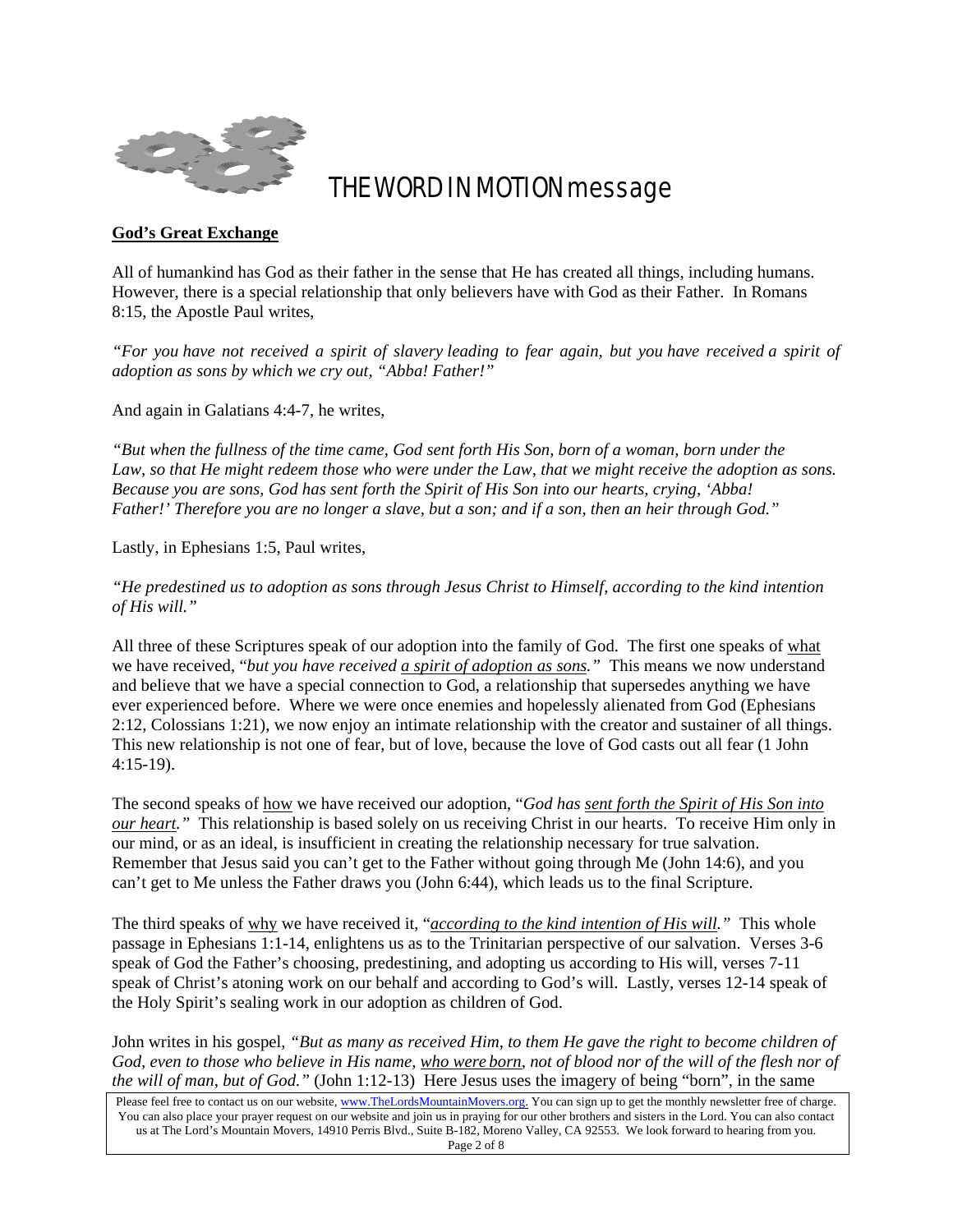way he uses the term "born-again" (or born from above), in his conversation with Nicodemus in John 3:3 & 7. The point is that our entrance into God's family is based on God's actions in the same way our physical birth into our earthly family depended upon the actions of our biological parents.

There are several others things that take place simultaneously at our spiritual birth, including, but not limited to; conversion, regeneration, justification and our spiritual union with Christ. Each one of these things can be discussed and studied separately, but they are inseparable from one another in the salvation of man.

To reiterate that there is a distinction between God as our Father-creator, and God as our spiritual Father, through adoption, we can go to a conversation Jesus had with some Jews in John 8:33-44. Jesus drew out some misconceptions that these individuals had concerning their relationship with God the Father. Jesus made the statement in verse 42, *"If God were your Father you would love Me."* Then He told them the truth about themselves in verse 44, *"You are of your father the devil, and you do the desires of your father.*" So we see that, although all of humankind shares in God as his creator, only those who have been brought into God's family as His children have that eternal and spiritual relationship with God as their heavenly Father.

Another way Scripture addresses this subject of adoption or being born again is found in Colossians 1:13, *"For He (God) rescued us from the domain of darkness, and transferred us to the kingdom of His beloved Son"*

God rescued us from an abusive parent, Satan, and He became our loving Heavenly Father. This is our, "Great Exchange!" But unlike what I witnessed in that parking lot, or experienced in my personal life, what God does is a one-time act. There are no more exchanges, no more tears, no more joint-custody, and no more victimization. We are forever in the loving arms of our eternal Father, awaiting our final arrival into His very presence.

The Apostle Paul was so assured of his place in God's hand that he wrote the following words, *"Who shall separate us from the love of Christ? Shall tribulation, or distress, or persecution, or famine, or nakedness, or peril, or sword? As it is written: 'For Your sake we are killed all day long; We are accounted as sheep for the slaughter.' Yet in all these things we are more than conquerors through Him who loved us. For I am persuaded that neither death nor life, nor angels nor principalities nor powers, nor things present nor things to come, nor height nor depth, nor any other created thing, shall be able to separate us from the love of God which is in Christ Jesus our Lord."*

Do you believe like this? Are you so assured of your position in God's family that nothing will phase your faith? Paul could believe and speak like this because of what God had brought him through, not because he had an easy life, but in spite of it. If you are experiencing trials and tribulations, remember that your Heavenly Father is there with you, and will bring you through. God does nothing in vain, and that includes your adoption as a child of the Most High God. I pray that your faith, assurance and hope will grow as you seek to know Him and learn to cry out, Abba, Father!

In His service,

Pastor Pete

Please feel free to contact us on our website, www.TheLordsMountainMovers.org. You can sign up to get the monthly newsletter free of charge. You can also place your prayer request on our website and join us in praying for our other brothers and sisters in the Lord. You can also contact us at The Lord's Mountain Movers, 14910 Perris Blvd., Suite B-182, Moreno Valley, CA 92553. We look forward to hearing from you. Page 3 of 8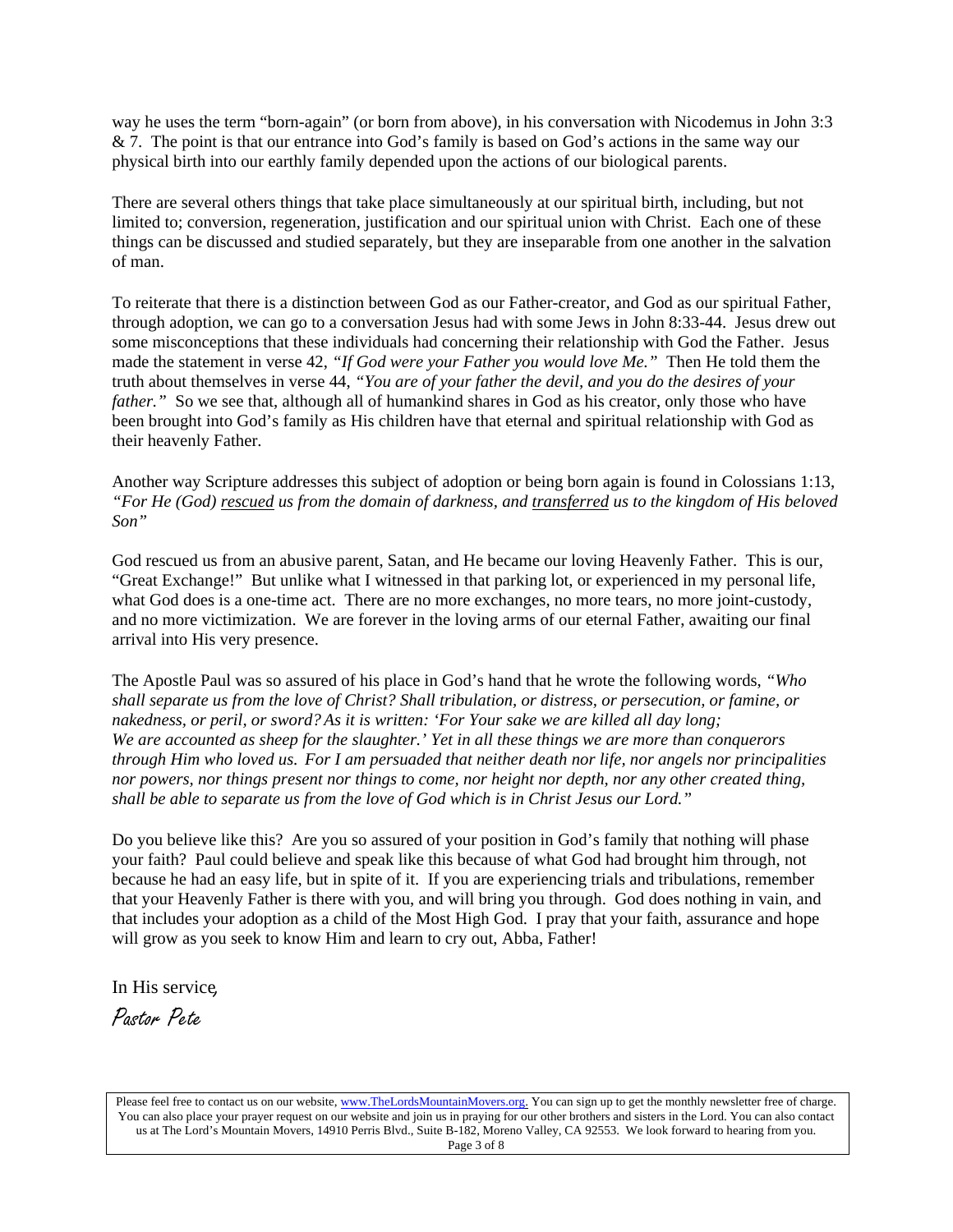# A Testimony

My name is Daniel V. and I want to share a short testimony with you. I just got out of prison about 10 months ago. I was missing the life I once had with my daughter, brother, sisters and my mom. The love I had with my wife, children, my family and a good job. I longed for the missed feelings that I needed and wanted. I was alone in a trailer in Twenty-nine Palms, California, where I was currently living. Because of the sadness and loneliness that I felt, I mistakenly turned to a couple of beers, trying to get rid of those feelings. Then, I decided to drive into town to get some social interaction because I felt so alone. I knew I shouldn't have been drinking or especially driving. This was also a violation of my parole. Sure enough, a Sheriff pulled me over and issued me a citation for DUI. I was put in jail for 45 days for my transgression.

In the time that I had to do, I asked the Lord to use me according to His will. He started using me from day one. I met so many men that were hurting and distressed because of the time they were possibly facing in prison. Also, because of the loss of their families, possessions, wealth, status as fathers and just being a member of a family. Some already believed in God and some were just beginning to see God in their lives! I wasn't lonely or sad anymore because I didn't have time to think of myself or my situation. God used me to encourage, pray and remind these men that God loves and cares for His own. Many were comforted and strengthened by His word and prayer, not to mention the love we had for each other in Christ Jesus our Lord and Savior. Boy it was a great and wonderful time, to be used by the Lord, even though it was my own sin that brought me back to jail. It's because I love Him, that I was able to see how He used my bad for something good. He showed me that, once again, I had been selfish, disobedient and that I should have been focusing on the building up of His kingdom and He would add unto me all that I needed. While serving God I was comforted myself and serving others kept the sadness and loneliness away!

Now that I am back home, in Twenty-nine Palms, I am using my time to care and pray for others with love. My name is Daniel V and I love God and all that He entails!

\_\_\_\_\_\_\_\_\_\_\_\_\_\_\_\_\_\_\_

"Next time you want to give someone a piece of your mind; Instead, have the mind of Christ and just give them peace!" (Wally R.)

\_\_\_\_\_\_\_\_\_\_\_\_\_\_\_\_\_\_\_

*Our Prayer Requests for God's Children* 

**Calvary Church, Santa Ana**

Kathy ..................Please pray for my sister Patty that she will receive salvation.

Bobby C..............Needs prayer for his addiction issues.

Please feel free to contact us on our website, www.TheLordsMountainMovers.org. You can sign up to get the monthly newsletter free of charge. You can also place your prayer request on our website and join us in praying for our other brothers and sisters in the Lord. You can also contact us at The Lord's Mountain Movers, 14910 Perris Blvd., Suite B-182, Moreno Valley, CA 92553. We look forward to hearing from you. Page 4 of 8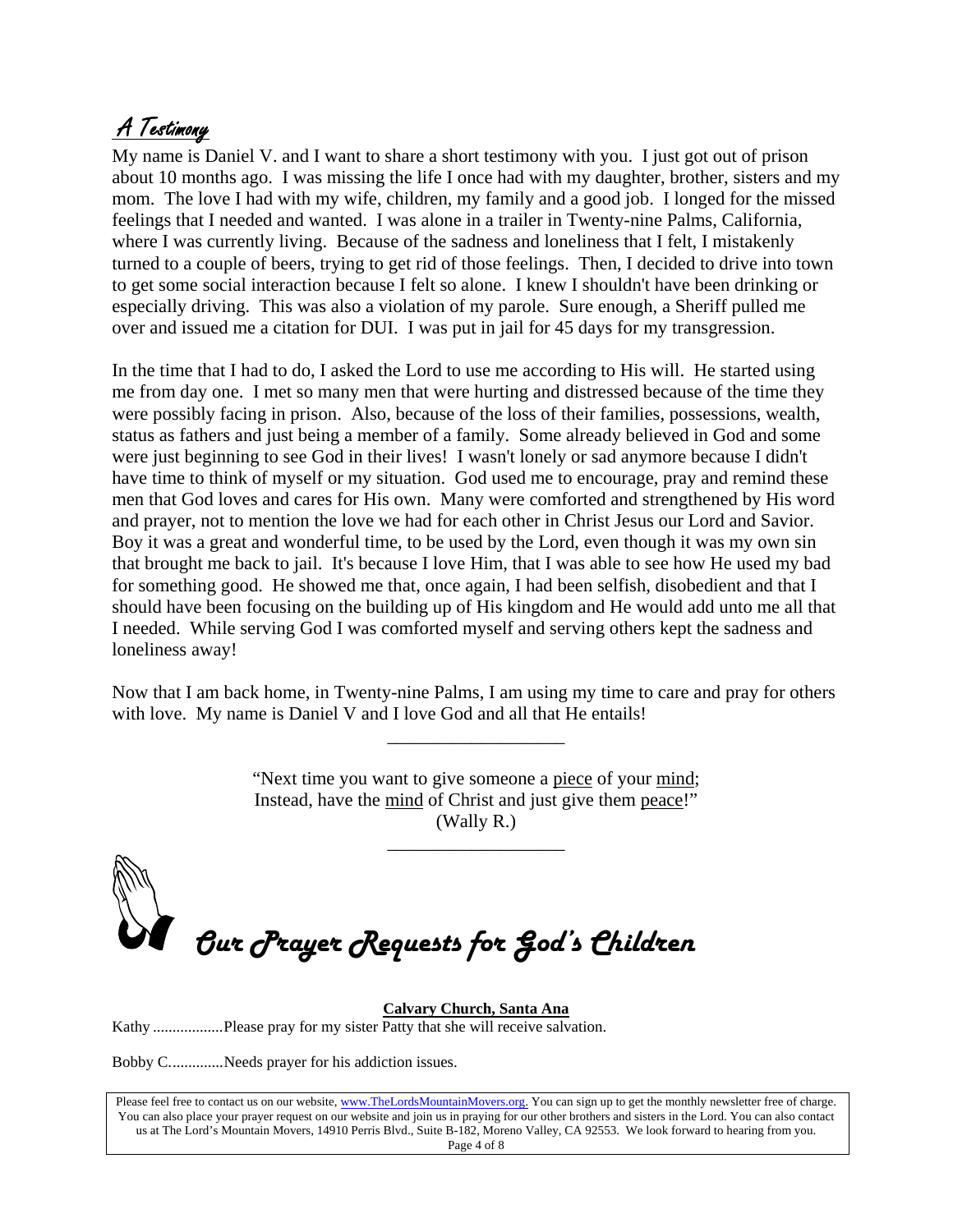David & Jeannie M. Missionaries to Kenya .....Pray for Jeannie's mom who is in hospital with heart problems. ANSWERED PRAYER, SHE IS DOING MUCH BETTER NOW.

Andy H ...............Health is deteriorating fast as he has ALS. Pray for his comfort.

Tim L..................Pray for God's will and intervention to remove cancer. He is losing weight rapidly from chemo.

Chet ....................Has throat cancer and will be undergoing treatments. Wants to return to the church choir.

Ralph ..................Recovering from a coma. ANSWERED PRAYER, DOING MUCH BETTER.

Pat M ..................Had serious back surgery and is doing great back at church. (Praise report)

Chip C.................Needs prayer for a back injury, will be seeing a doctor soon.

Joanna.................Went through 12 hour surgery for cancer and needs prayer for recovery.

Jan B...................Still waiting to find out what will be the best course of action for her issue with kidney stones.

Pat P....................Having a heart valve replaced. Please pray for her and her family.

#### **Liberty Church, Moreno Valley**

Church. ...............Pray for the church as they reach out to the surrounding community in their evangelism effort to get to, "Every door in One-four."

Youth Group.......Pray that the youth group, going to Canada, will be successful in their missionary journey. They will be ministering the gospel to people their own age.

ANSWERED – THEY WERE NOT ONLY A BLESSING TO MANY PEOPLE, BUT THEY GREW IN THEIR OWN RELATIONSHIP WITH GOD DURING THE TRIP.

- Lee P........................Pray for his health issues and God's strength through them.
- Baby Mary..........She is just about six months old and has severe heart problems and needs a transplant.

Margret ...............Wonderful 80+ yr. young lady. She took a bad fall and is still recovering. She misses church.

The Church .........Pray that God would meet their financial needs in the coming year.

Roger & Bill .......That God would use them to have a positive influence with the city water board.

Harold B .............Needs prayer for his recovery from a broken hip.

Manny.................His family is dealing with some illness issues and needs your prayers.

Sam B. ................Needs prayer for his recovery from health problems.

### **Harvest Valley Church, Santa Ynez**

Congregation ......Pray that God will continue to bless and provide for their needs as they have reached out to so many. They are a real small church that has sent in thousands of life changing Bibles to men in prison. (I personally experienced God working through these gifts.)

Please feel free to contact us on our website, www.TheLordsMountainMovers.org. You can sign up to get the monthly newsletter free of charge. You can also place your prayer request on our website and join us in praying for our other brothers and sisters in the Lord. You can also contact us at The Lord's Mountain Movers, 14910 Perris Blvd., Suite B-182, Moreno Valley, CA 92553. We look forward to hearing from you. Page 5 of 8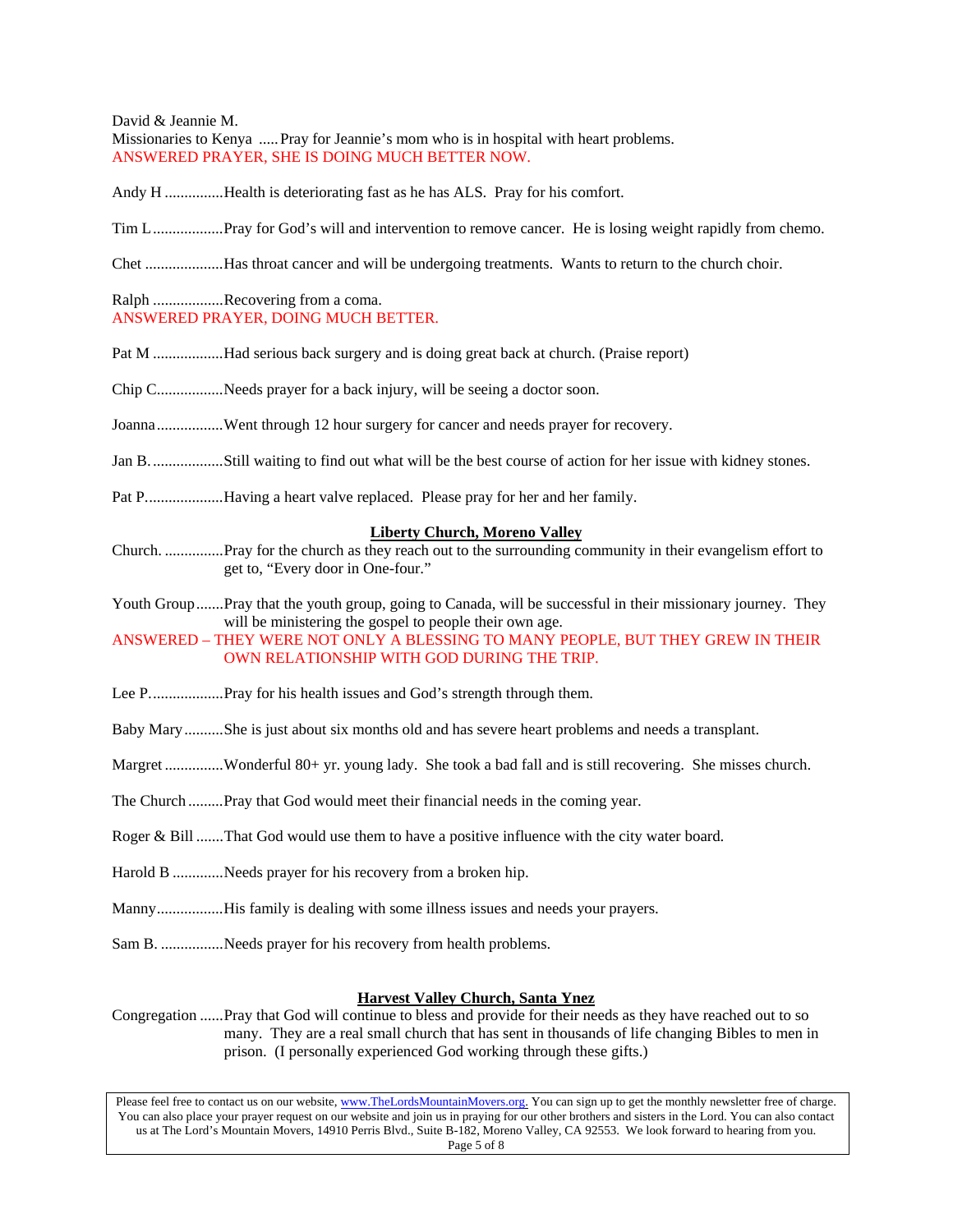Mary & Bill ........Mary is went through some health issues recently but God chose to keep her with us. Her heart is healthy and we know that it is filled with God's love. The world might have seen that as a problem but not God or us. Amen!

#### **California**

- Joann...................Sister of Robert has stage one cancer and needs your continued prayers.
- David D ..............Pray for a car, their family car was repossessed just a few days ago. Pray that God would help him be the husband and father that he couldn't be for the last 15 years.
- Victor A..............Pray that God would open opportunities for him to begin teaching and preaching again.

Faye A. ...............That God would bless and guide her in her musical ministry work.

Rodney (?) ..........Needs prayer. He is being sucked into discouragement and despair. ANSWERED – RODNEY IS BEING ENCOURAGE AND MENTORED AND IS DOING MUCH BETTER.

Carlos R..............He lost his job and possibly will be homeless soon. Allowing depression to enter in. Please pray for him.

PARTIALLY ANSWERED – CARLOS MADE SOME CHANGES SO HE DOESN'T NEED TO WORRY ABOUT BEING HOMELESS ANYMORE.

- John B..................Needs prayer for favor with the court system and be vindicated for wrongful conviction.
- Steve L................Praying for wisdom and guidance in fulfilling the ministry God has given him.
- Eddie S. ..............Continued reconciliation with family members.
- Joanne R. ............Pray that God would bless her for her many gifts, prayers, and love for those in need.
- Daniel V..............Reliable vehicle. To be reunited with his daughter. Praying for employment and a better place to live. He also needs prayer for some legal issues he is facing.

ANSWERED – COMMUNICATION WITH DAUGHTER HAS BEGUN THROUGH SISTER. LEGAL ISSUES RESOLVED.

Gary G…………That he reaches out to God and hangs on. Praying for his prayer circle idea. Pray for God's guidance as he gets ready to transition out of the program he is in.

ANSWERED – PRAYER CIRCLE UP AND RUNNING THROUGH THE WEBSITE. GARY IS GROWING IN LEAPS AND BOUNDS IN HIS RELATIONSHIP WITH GOD.

Pete C .................Praying to find work. Reunification of his family. Healing of oldest son's addiction issues. Needs stable vehicle for transportation.

PARTIALLY ANSWERED – DAUGHTER IS TEXTING AND CALLING HIM PARTIALLY ANSWERED – SON IS SOBER AND GETTING HELP PARTIALLY ANSWERED – HE IS WORKING PART TIME. ANSWERED – AFTER MANY WEEKS, GOD HELPED PETE FIND A VEHICLE.

Daniel R..............That his boss would be saved by faith in Jesus and the business would flourish. Praying for a home church to fellowship in. Salvation of his Dad and brothers. Have more patience with the lost who curse God and Jesus. Wisdom in dealing with legal issues.

Larry H ...............Praying for healing for his continuing health issues. PARTIALLY ANSWERED – COLONOSCOPY SHOWED NO CANCER

Please feel free to contact us on our website, www.TheLordsMountainMovers.org. You can sign up to get the monthly newsletter free of charge. You can also place your prayer request on our website and join us in praying for our other brothers and sisters in the Lord. You can also contact us at The Lord's Mountain Movers, 14910 Perris Blvd., Suite B-182, Moreno Valley, CA 92553. We look forward to hearing from you. Page 6 of 8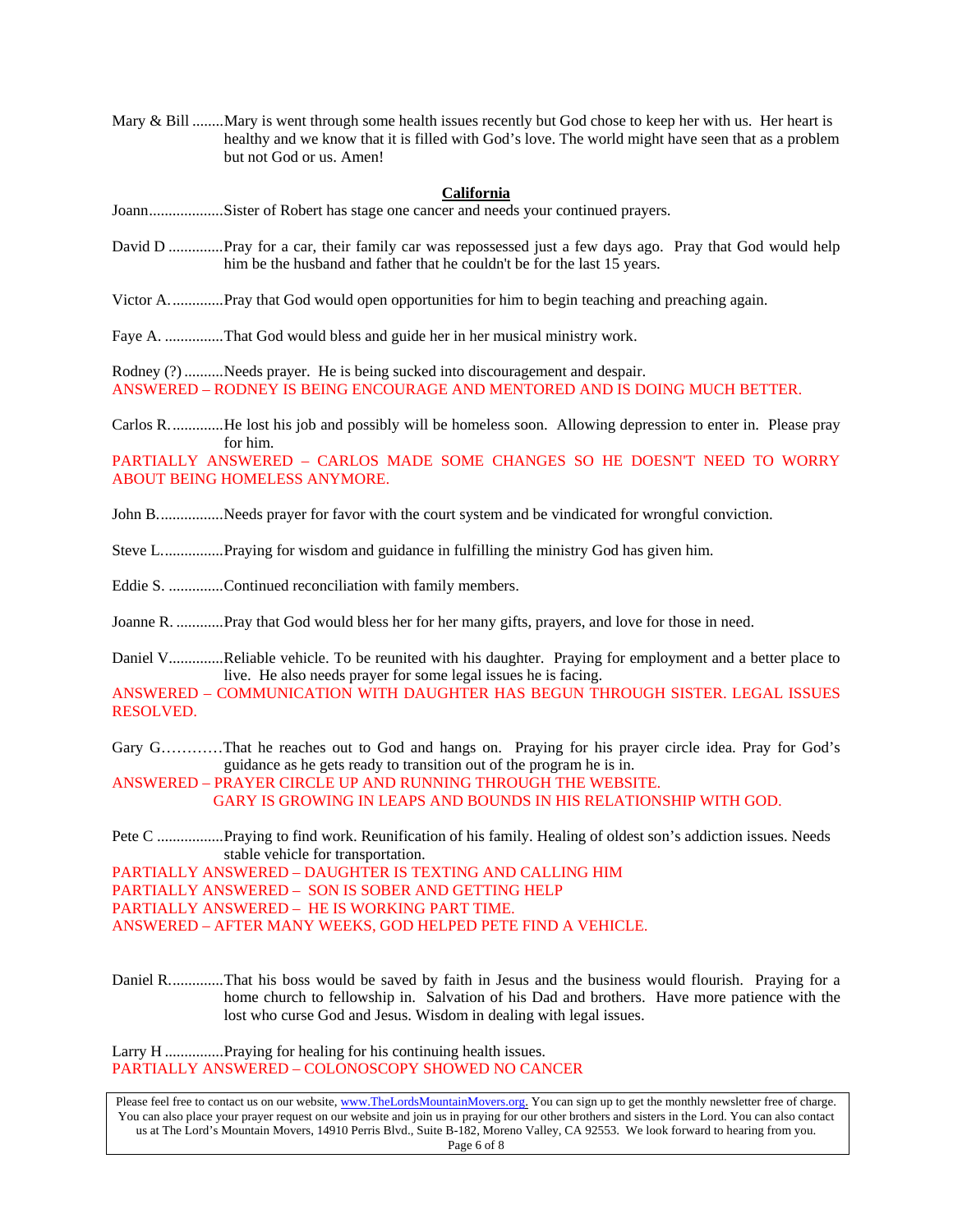Randy C..............Praying he can find a job. Get a transfer so he can live with his Mom. PARTIALLY ANSWERED – HE NOW LIVING WITH HIS MOM. PARTIALLY ANSWERED – WORKING PART-TIME THROUGH LABOR READY.

- George B.............Pray for reunification of family, and that he would maintain a healthy relationship with God. Please pray for my children to open their hearts (Michael, Christina and Jason).
- Tom C.................That God would bless him with a more fruitful job so he could be a blessing to others.

### **Florida**

Scott F.................Pray for resolution to his health issues and the safety of his children who are serving in the armed forces.

#### **Minnesota**

TJ & Julie W.......Pray for God's wisdom in conducting the marriage classes. TJ's surgery on his wrist. ANSWERED – SURGERY WAS SUCCESSFUL, HEALING WELL.

#### **North Carolina**

David ..................(Daniel R's. 14 yr. old cousin) – That God would help him make it through his cancer treatments. The leukemia has come back and he has just started another round of chemo. Pray for his body to withstand current treatment and a bone marrow match when the time comes.

#### **Wisconsin**

Jean P..................Prayer for DR. White, his family, and his patients as they transition to another healthcare giver. Dr White is dealing with terminal cancer.

### **Guatemala**.

Benjamin A.........Praying to get Spanish Bibles for prisoners in Guatemala. Moved into a new area to plant a Church. Pray that God would give the increase and provide their needs. Still needs Bibles!

#### **Kenya**

Larry S................Missionary to Kenya, is having health issues and needs prayers for strength and healing.

#### **South Carolina**

Robert McCord...Pray for him as he deals with issues from the past. That God would guide him through this process and be the focus of his life.

### **Ministries**

The Lord's Mountain

Movers ...............Pray for continued direction from God in where He wants the ministry to go and do.

Acts

Foundation..........Praying for continued support for their prison ministry.

Lost and Found

By Jesus .............Pray that the issues with the city & county would come to a mutual agreement. That the Lord would bless and increase their ministry. Pray for God to meet their financial needs this coming year. Seeking God's direction for an additional home.

#### ANSWERED – THE COUNTY AND CITY HAVE LET GO OF THE ISSUES THEY HAD.

Saving Grace

Homes.................God is bringing opportunities for expansion. Pray for His wisdom and discernment in every decision they face. Pray for their patience in God's timing.

Please feel free to contact us on our website, www.TheLordsMountainMovers.org. You can sign up to get the monthly newsletter free of charge. You can also place your prayer request on our website and join us in praying for our other brothers and sisters in the Lord. You can also contact us at The Lord's Mountain Movers, 14910 Perris Blvd., Suite B-182, Moreno Valley, CA 92553. We look forward to hearing from you. Page 7 of 8